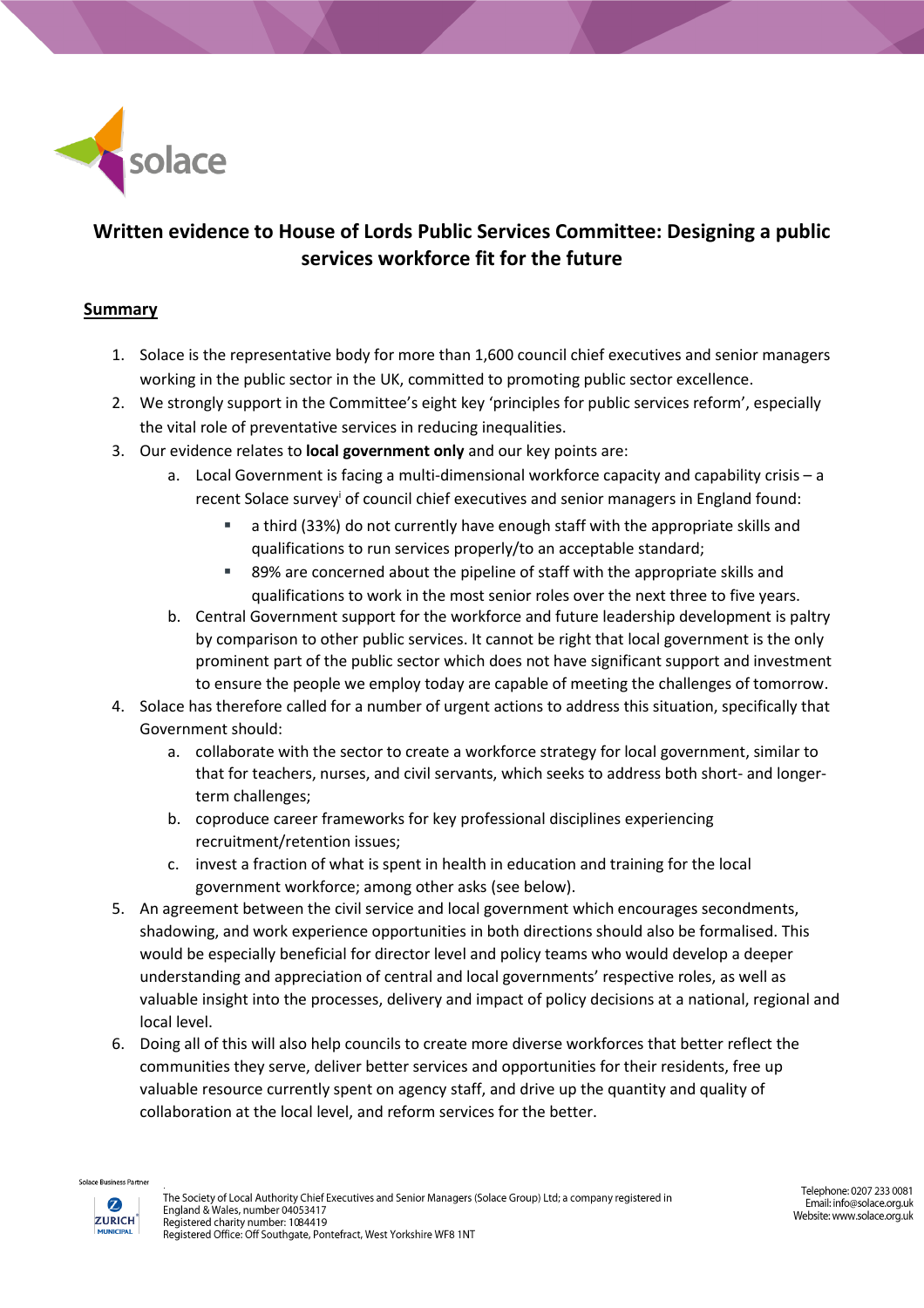

- 7. Organisations are only as good as the people who work for them. So if we are to continue helping the country respond to, and recover from, the pandemic, deliver good local services, and 'level up', we must invest in the workforce and its leadership – for now and the future.
- 8. We are happy to provide further oral or written evidence to the Committee and facilitate further engagement with chief executives and/or senior officers at local authorities should that be useful for Committee members.

### **Inquiry themes 1 & 2: Recruiting, retaining, and training the public services workforce; and the tools needed to transform service delivery and workforce effectiveness**

- 9. Three-quarters (74%) of English councils have recruitment and retention problems<sup>ii</sup>.
- 10. Echoing findings from Solace's workforce survey last summer, more than half (55%) of the respondents to a recent Local Government Chronicle survey<sup>iii</sup> said their council had large or very large workforce shortages. The majority of relevant councils had issues in adult social care (70%) and children's services (64%), while planning was also identified as an area of challenge for more than two-fifths of councils.
- 11. And almost three-quarters (73%) had concerns about the pipeline of chief executives and senior leaders. Amongst respondents describing themselves as chief executives or members of the corporate leadership team this increased to 85%.
- 12. The most common factor to be identified as contributing to their council's workforce difficulties was low/uncompetitive pay (71%) followed by excessive workload/stress (52%), while a lack of scope for workforce development was pointed to by almost a third (31%).
- 13. The sector has an ageing workforce while there is a limited number of candidates with the required skills and experience in certain key professions.
	- $\circ$  For example, Skills for Care estimates<sup>iv</sup> there are approximately 112,000 vacancies at any one time – with recruitment and retention issues increasing as a result of Covid.
	- $\circ$  In council planning departments, only around one in 10 (9%) of staff are under the age of 30 whilst more than a third (35%) are older than 50, according to the RTPI<sup>v</sup>.
	- o And in environmental health, 31% of senior officers have warned the delivery of some statutory environmental health duties is at risk due to resourcing issues<sup>vi</sup>.
- 14. At the very top level, at least a third of London's chief executives are expected to have stood down come the aftermath of the 32 London boroughs' all-out local elections in May<sup>vii</sup>.
- 15. Taken on their own, these shortages point to major pipeline problems within individual professions. But put together councils are collectively facing an extremely worrying workforce crisis – and the impact of Covid cannot be underestimated.
- 16. We are clear that a failure of Government to acknowledge and address this strategically will only lead to unintended consequences in other parts of the public sector. So it is encouraging the Government has recognised local government's workforce problems, in both its plan for health and social care<sup>viii</sup> and the Levelling Up White Paper<sup>ix</sup>.
- 17. The Levelling Up White Paper proposal to create Leadership College for Government has the potential to help build local, as well as national, leadership capability across the country. By learning ace Busines

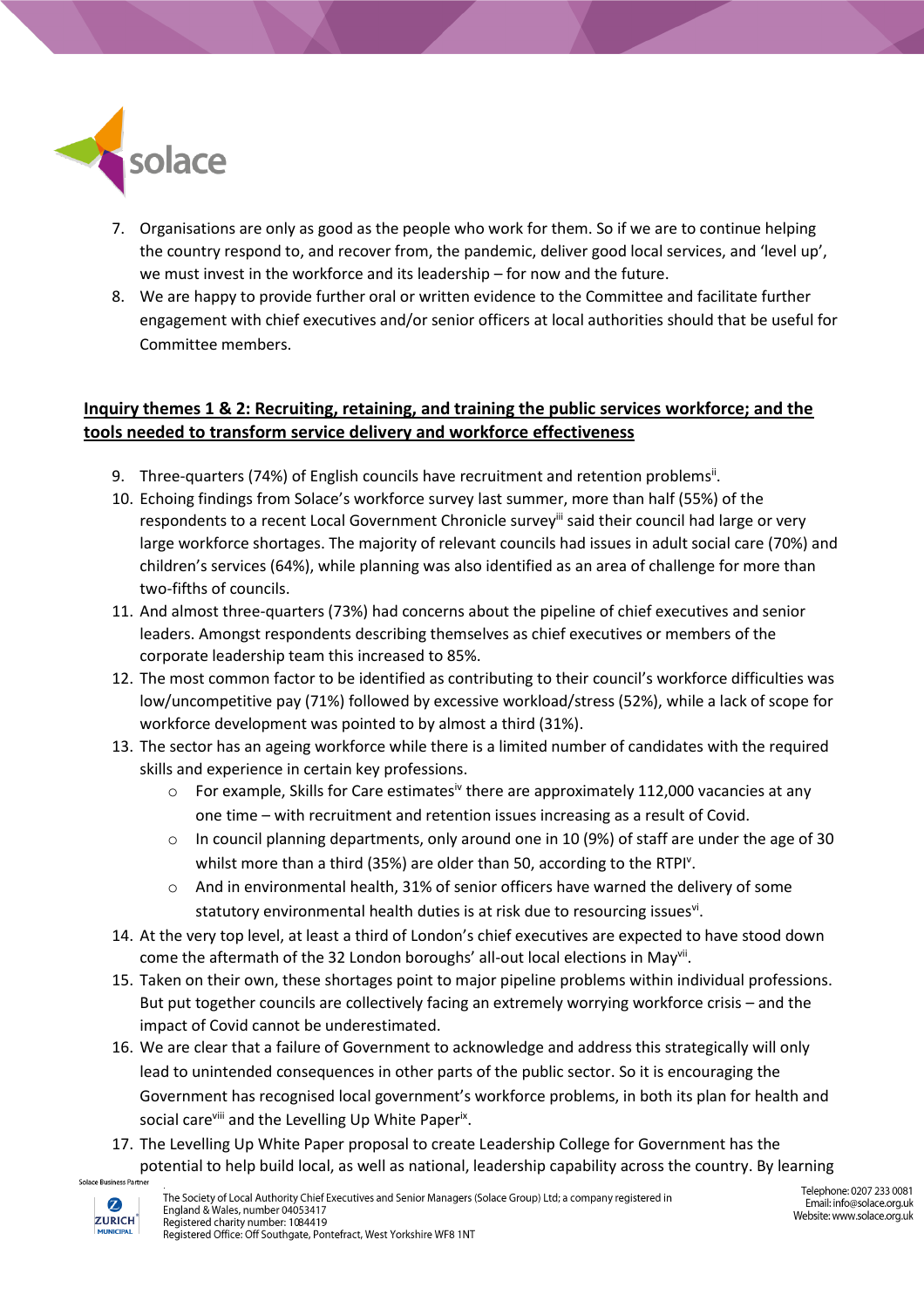

together leaders from across public services will be better able to collaborate, and we have already witnessed this through the existing work of the National Leadership Centre.

- 18. However, we also believe that the Leadership College for Government will also further expose the asymmetry in training and development support given to aspiring public service leaders. If you are a future leader in the health service, military, police or, indeed, the civil service there is an existing framework of significant and purposeful development already available to you. In contrast, there is very little support for the future leaders of local authorities.
- 19. In all other parts of public service Central Government takes a keen interest in the development of professional leaders, and with spending many times smaller than that spent in equivalent areas of public service we feel the Department for Levelling Up, Communities & Housing could and should play a more significant role to rebalance this.
- 20. As part of our Spending Review submission<sup>x</sup>, Solace put forward a number of proposals to Government to help address the growing workforce crisis facing councils. These are:

#### **Overarching**

**1. Develop a progressive workforce strategy** 

In addition to developing a workforce strategy for the sector, the Government should also work with Solace (and other sector bodies) to:

- coproduce **career frameworks for key professional disciplines** experiencing recruitment/retention issues (e.g. planners, lawyers, environmental health, and building control) to ensure the development of a thriving pipeline of future leadership candidates with the necessary skills and experience to fulfil key professional roles to a high standard.
	- The professions requiring additional attention/support should be kept under regular review, informed by good data (see '**Research and evaluation**' section under point four below).

#### **Short-term**

#### **2. Create a recruitment campaign**

• The Government should lead/support a major (and sustained) advertising and recruitment campaign to promote the benefits of working in local government and the wider local public sector to help **ensure the LG sector has the capacity to deliver** services for its communities to an agreed, acceptable standard – and so to be able to deliver on the Government's ambition to 'level up' places.

#### **3. Invest in education and training**

- Government should commit to investing £250m every year in education and training to ensure the local government workforce of today and tomorrow has the right numbers, skills, values and behaviours, at the right time and in the right place(s).
	- £250m represents one sixteenth (or 6%) of what Health Education England spends on educating and training the health workforce each year (£4bn).

**ace Business Partn**  $\boldsymbol{z}$ 

**ZURICH** 

**MUNICIPAL**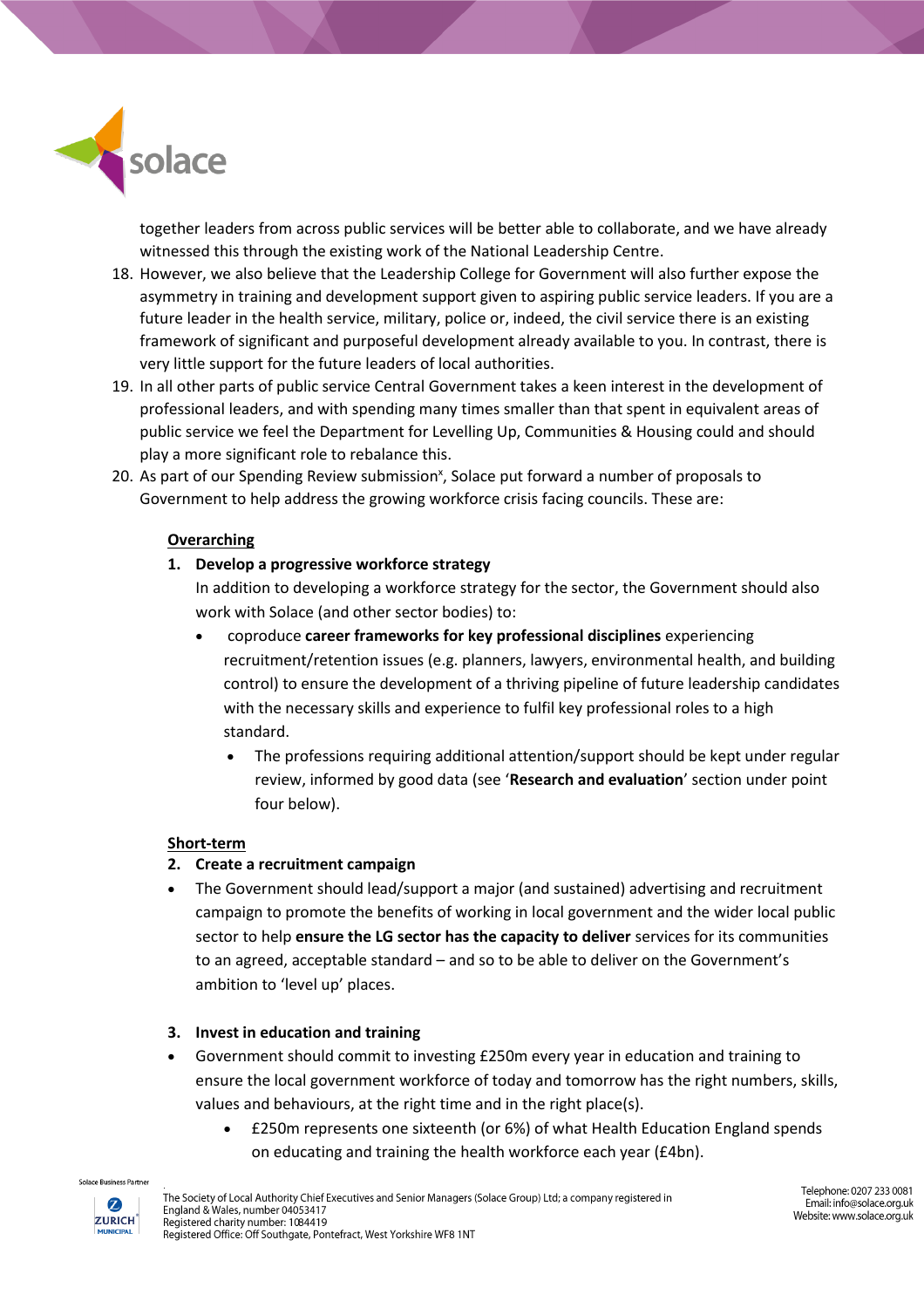

- The money invested should also be linked to a commitment to transformation and creating 'post-pandemic councils' that will be fit to meet the future needs/demands of the communities they serve.
	- A post-pandemic council is one which convenes, enables and, where required, delivers in a place working with NHS, community leaders, the voluntary and community sector, businesses, and government to keep its residents safe and creates opportunities to thrive.

#### **Pipeline**

#### **4. Create a Local Leadership Academy**

- A Local Leadership Academy should be created to compliment the work of the National Leadership Centre and enable the existing programmes delivered by Solace to be done at scale.
- The Local Leadership Academy should focus on developing leadership in a Place i.e. not just local authority specific. This in turn will help to nurture the talent and relationships needed for successful and inclusive system leadership in a Place in the coming years.
	- A dedicated equality and diversity workstream with a specific focus on creating more a diverse and inclusive senior leadership pipeline – representing the communities they serve.
- For the Local Leadership Academy the Government should match the £10m per annum funding it provides to the National Leadership Centre.

#### **Research and evaluation**

- Government should also invest in a research and evaluation programme, with strong involvement from Solace (and other sector bodies). The data from this will help to:
	- demonstrate which leadership programmes are working well;
	- inform the ongoing development of the Workforce Strategy, including highlighting current/future workforce challenges, overall and by profession;
	- act as an assurance mechanism for Government re: value for money.

#### **5. Set up Local First**

- Similar in concept to Teach First, a newly created Local First organisation would act as training and development programme for high quality graduates and 'career changers' who would be otherwise unlikely join a local authority and/or local public sector body.
- The Government should match fund what it invests in Local First (almost £19m a year) over the next six-and-a-half years. Solace (and other sector bodies) should play a key role in helping to codesign the creation of

and then oversee the running of Local First.

اد Business Partn  $\boldsymbol{z}$ 

> **ZURICH MUNICIPAL**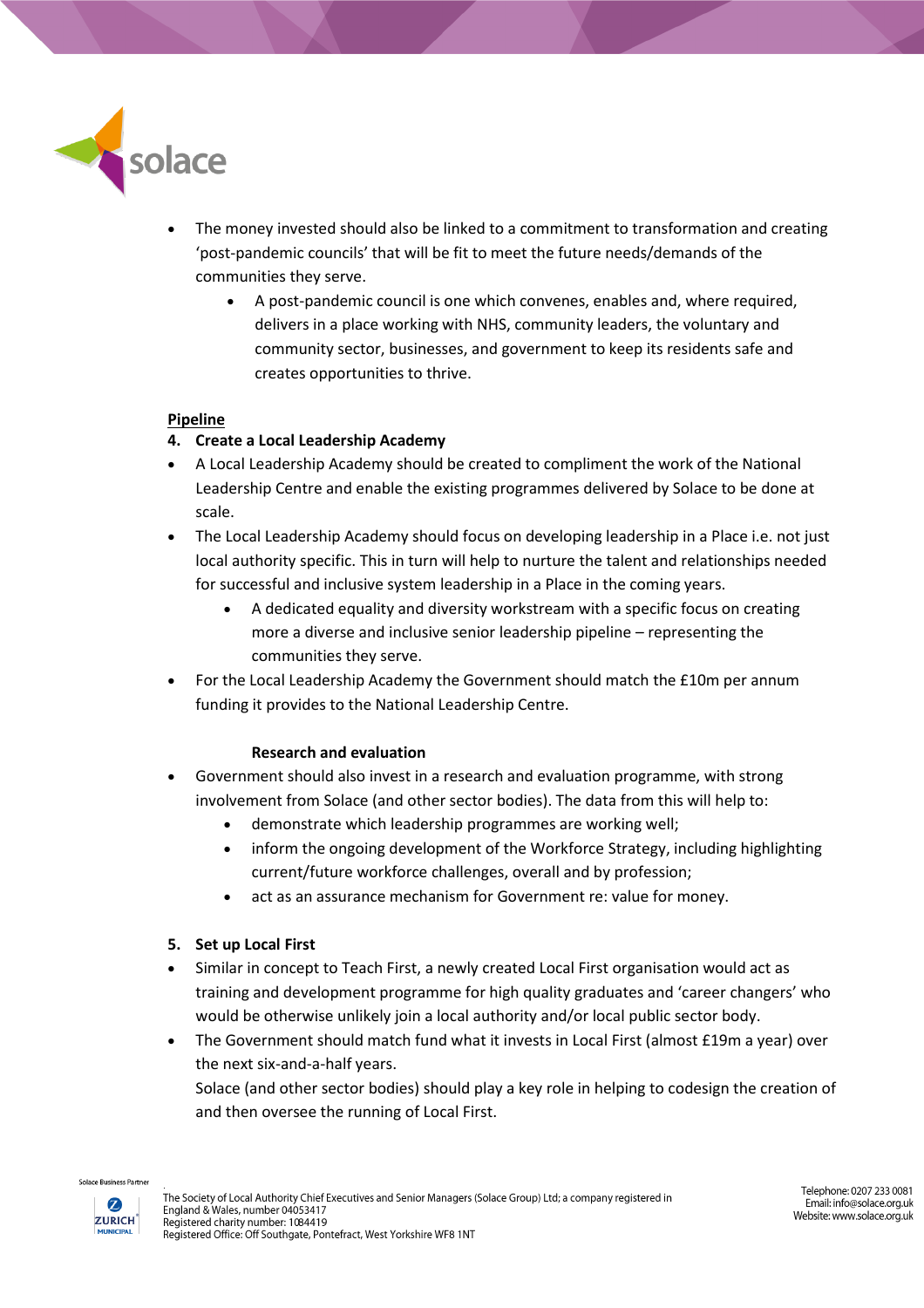

### **The impact**

- 21. Creating and supporting a local government workforce strategy will remove significant and growing risk that future shortfall and problems with recruitment generally, but especially in leadership positions, will undermine the ability of councils to support this and all future Governments' agendas and deliver better services and opportunities for their residents.
- 22. It will also free up valuable resource dedicated to managing staff shortfalls and so drive up the quality of services – this will help to reduce inefficient spending on agency staff.
	- $\circ$  There are currently more than 5,800 FTE agency children and family social workers in post at a rate of about 15%4 - double comparable professions e.g. the 7% of agency staff in adult social care<sup>xi</sup>. The additional cost of employing agency staff is approximately £22,700 per worker per year. This equates to 53% of the average social worker salary and means there is a loss of more than £100m per year that, according to the independent review of children's social care, "could be better spent on frontline activity to support children and families"<sup>xii</sup>.
- 23. The Local Leadership Academy, with its pan public sector focus, will drive up the quantity and quality of collaboration at the local level, so increasing the effectiveness and efficiency of all local services and driving public sector reform.
- 24. Creating Local First will help support the Government's Places for Growth programme, delivering a more geographically diverse Civil and Public Service that will better serve the public and ministers. It would also replicate the injection of dynamism that Teach First has engendered in education.
- 25. All of this should be underpinned by a truly sustainable multi-year funding settlement for local government in order to help drive a fundamental shift in spending on social infrastructure, with a specific focus on community-led prevention and early intervention initiatives. A strong local government sector will help to improve peoples' life chances, address inequalities and disparities, and build short and long term community resilience.

## **Inquiry theme 3: The changes needed to the structure of the workforce, particularly to enable better integration between services**

- 26. Solace is fully in favour of reform and creating a more integrated public sector system.
- 27. Councils, and local authority chief executives in particular, play a crucial and unique role in convening and galvanising other local public service partners, as well as private and third sector organisations, to address issues and bring together disparate funding streams in a place. This has been displayed in abundance throughout the course of the pandemic.
- 28. One key area Solace is currently focused on is better integration between the health and care systems, in particular in regard to addressing the wider determinants of health. Solace supports the move towards greater integration and Integrated Care Systems.
- 29. And we recently published a report with the NHS<sup>xiii</sup> which highlights excellent examples of joint working between local authority, health and third sector partners at a local level. But, as that report says, we can and must go further.
- 30. We have been supportive of the Government's integration white paper, and in particular the proposal to create a single accountable person in a place to help ensure closer links are forged between health and care systems. xiv

ce Business Partne  $\boldsymbol{z}$ **ZURICH** 

**MUNICIPAL** 

Telephone: 0207 233 0081 Email: info@solace.org.uk Website: www.solace.org.uk